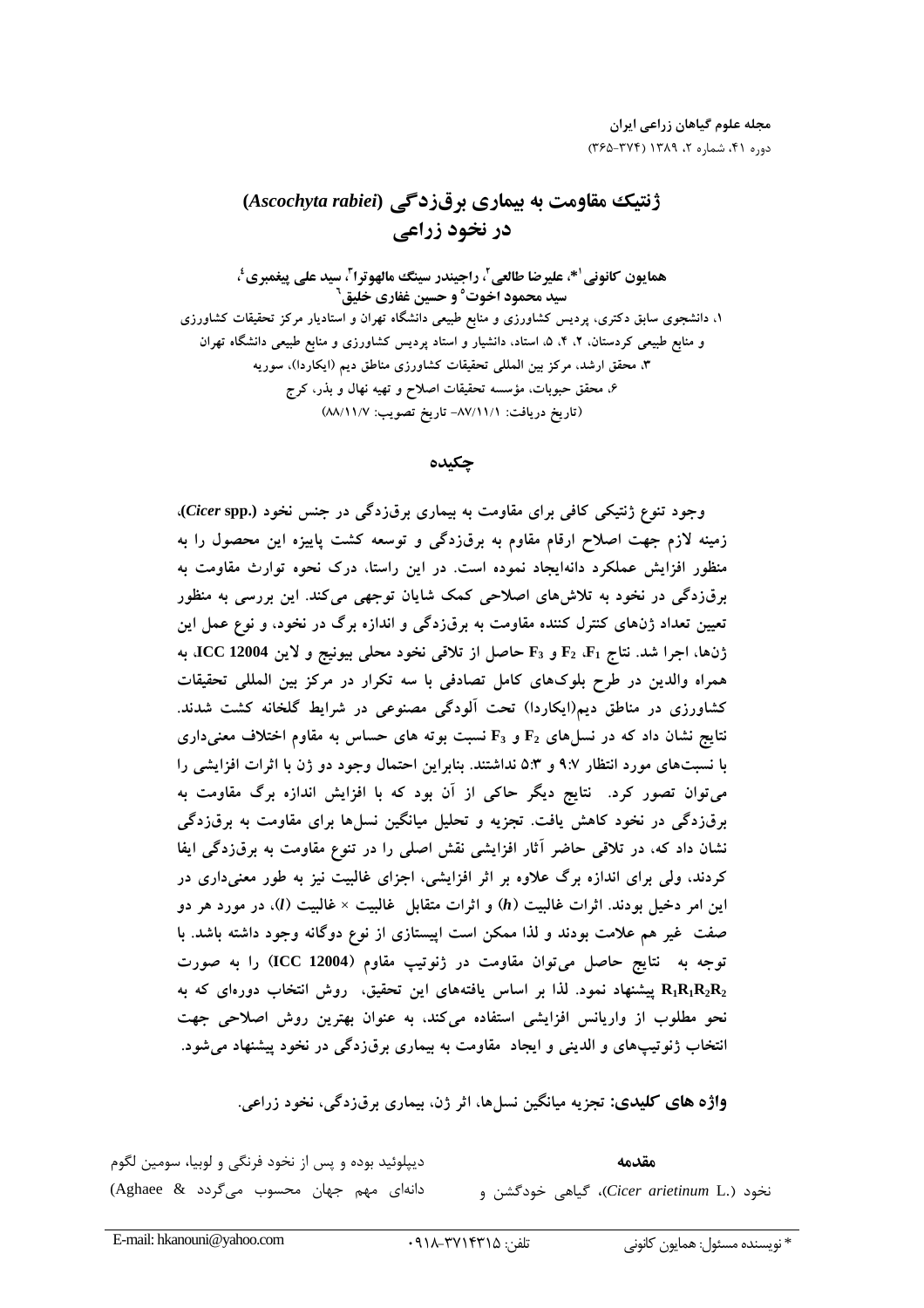نخود در جهان به ترتیب هند، پاکستان، ترکیه و ایران

ماری نخود در اغلب (Kanouni, 2004. اصلیترین کشا<br>نخود در جهان به ترتیب هند، پاکسا<br>هستند. سطح زیر کشت نخود در<br>هکتار و تولید سالیانهٔ آن در حد<br>بیماریها، یکی از مهمترین عوا<br>نکروتروف هستند. بیماری برق(دگی)<br>نکروتروف (Kovachevski) v.Arx., فاروتروف 0- 0 & 6%A- !DA2 ! C%- 6+ 89 B -مناطق زیر کشت این محصول به شمار میرود. عامل ور<br>1 هزار تن<br>1 کاهش عملکرد<br>کاهش عملکرد<br>4 به مورود. عامل<br>ار می رود. عامل<br>نخود در اغلب<br>بار می رود. مای تشکیل ه ------- سنت ريز -سنت<br>هكتار و توليد ساليانهٔ آ,<br>هيباشد (2003 .oue et al., 2003<br>بيمارىها، يكى از مهه<br>تكروتروف ( evski v.Arx., يمارى<br>(آنامورف' آنBabrousseر)<br>دارد) ايجاد مىشود، مخرب<br>مناطق زير كشت اين مح ن رکسر<br>مهمترین عوامل کاهش عملکرد<br>مهمترین عوامل کاهش عملکرد<br>Didymella rabiei(Kovachevsk<br>نخرب ترین بیماری نخود در اغلب<br>محصول به شمار می رود. عامل<br>مجصول به شمار می رود. عامل<br>مجمول به شمار می رود. عامل زایشی (پیکنیدیا)، و همچنین از طریق آسکوسپورهای مر /<br>میباشد (3<br>بیماری<br>در نخود ه<br>نکروتروف<br>انامعان زیر<br>مناطق زیر<br>بیکاری از م میباشد (Sabaghpoue et al., 2003).<br>بیماری ها، یکی از مهمترین عوامل<br>در نخود هستند. بیماری برق زدگی که<br>نکروتروف مستند. بیماری برق زدگی که<br>(آنامورف<sup>۱</sup> آنstie میشود، مخرب ترین بیماری<br>مناطق زیر کشت این محصول به شما<br>بیماری از طر سودو تشيا بروز مي كند. از آن جا كه آسكوسيورها نتيجهٔ بیمدری کند یعی از مبهارین<br>خود هستند. بیماری برق زدگو<br>تروف ' v.Arx., تروف ' v.Arx. وزوف<br>ورف' آن v.Arx. ورف' آن<br>ایجاد میشود، مخرب ترین به<br>لق زیر کشت این محصول به<br>ی (پیکنیدیا)، و همچنین از اند<br>گرفته در نوع دیگری از اند<br>گرفته WBX 6%5& 6+ 6 #/V-+ 7B%+ .D -نوتر کیے ر<br>نکرو<br>(آناه<br>ساما<br>نوتر<br>سود *Didymella rabiei*(Kovachevski) v.Arx., نژادهای ج قزدگی (آنامورف<sup>'</sup> آنAscochyta rabiei(Pass.) Labrousse نام<br>دارد) ایجاد میشود، مخرب ترین بیماری نخود در اغلب<br>مناطق زیر کشت این محصول به شمار م<sub>ی</sub>رود. عامل<br>بیماری از طریق کونیدیومهای تشکیل شده در اندامهای<br>زایشی (پیکنیدیا)، و همچنی *Ascochyta rabiei*(Pass.) LabrousseN <sub>أ</sub>كش@ا براى كنترل زاد مايه بذرزا عرب، عباد على الصحي على الصحي السلام<br>مناطق زير كشت<br>بيمارى از طريق<br>زايشى (پيكنيديا<br>شكل گرفته در<br>سودو تشيا بروز م<br>نوتركيبي جنسي<br>برقزدگي بشكند رن .<br>لا تشكيل شده در اندامهاى<br>لا تشكيل شده در اندامهاى<br>از اندامهاى زايشى به نام<br>حا كه آسكوسپورها نتيجۀ<br>ته و در نتيجه مقاومت به<br>ته و در نتيجه مقاومت به<br>ته و در نتيجه مقاومت به<br>كه كنترل زاد مايه<sup>۲</sup> بذرزا<br>كه كنترل زاد مايه<sup>۲</sup> ت ت ریر سال سی تا<br>بیماری از طریق کونیدیومهای<br>زایشی (پیکنیدیا)، و همچنیا<br>شکل گرفته در نوع دیگری<br>سودو تشیا بروز میکند. از آن<br>نژادهای جدیدی توسعه یافا<br>برقزدگی بشکند (1996 ،tt<br>مختلفی از قارچکشها برای<br>کرارش شدهاند، ولی از آنجا ی و الودهکنندهٔ محیط زیست است، بیدری ر ــریی -<br>بیدری ر ـــریی -<br>زایشی (پیکنیدیا)،<br>شکل گرفته در نو<br>سودو تشیا بروز م<sub>و</sub><br>نژادهای جدیدی<br>برقزدگی بشکند<br>گزارش شدهاند، ولا ومت گیاه L5N \ -] /0 %\_ & !( %L%2) " 0/ وز پاتوتیپها، واریانتها و نژادهای  $\overline{\phantom{a}}$ ن ر<br>سودو تشيا بروز م<br>نوتركيبى جنسى<br>نژادهاى جديدى<br>برقزدگى بشكند<br>گزارش شدهاند، و<br>گزارش شدهاند، و<br>به نظر مىرسد نرفت روزافزون و و تسية بروز سي تحد از ان الحد است<br>تركيبي جنسي هستند، از اين طريق<br>قازدگي بشكند (Sokhovat, 1996 &<br>قازدگي بشكند (Sokhovat, 1996 &<br>فتلفي از قارچ كشها براي كنترل زا<br>نمولاً غيراقتصادي و آلودهكنندهٔ محيط<br>نفلو مي رسد تنها جايگز ...<br>5 ما كان بر تر تر تر<br>4 ما ر ( ... ... )<br>ژادهای جدیدی توسعه یافته و در نتیجه مقاومت به<br>رقزدگی بشکند (Kaiser & Okhovat, 1996). انواع<br>ختلفی از قارچ کشها برای کنترل شیمیایی بیماری<br>کزارش شدهاند، ولی از آنجا که کنترل شیمیایی بیماری<br>عمولاً غیراقتصادی و آ Ì بیماری است، و نشان میدهد که کنترل این بیماری به تلاش متمرکز و مشترک بیماریشناسان و برقزدگی بشکند (Kaiser & Okhovat, 1996). ا<br>مختلفی از قارچ کشها برای کنترل زاد مایه <sup>۲</sup> به<br>گزارش شدهاند، ولی از آنجا که کنترل شیمیایی بیم<br>معمولاً غیراقتصادی و آلوده *کن*ندهٔ محیط زیست اس<br>میزبان باشد. بروز پاتوتیپها، واریانت مختلفی از قارچکشها برای کنترل زاد مایه<sup>۲</sup> بذرزا<br>گزارش شدهاند، ولی از آنجا که کنترل شیمیایی بیماری<br>معمولاً غیراقتصادی و آلودهکنندهٔ محیط زیست است،<br>به نظر می<sub>د</sub>سد تنها جایگزین پایدار، مقاومت گیاه<br>میزبان باشد. بروز پاتوتیپها .<br>لوده کنندهٔ محیط زیست است،<br>جایگزین پایدار، مقاومت گیاه<br>بتیپها، واریانتها و نژادهای<br>در جهت ایجاد هر چه بیشتر<br>در جهت ایجاد هر چه بیشتر<br>هشترک بیماریشناسان و<br>دارد. برای اتخاذ هر گونه راهکار<br>دارد. برای اتخاذ هر گونه راهکار سری ر<br>تصادی و آ<br>سد تنها<br>سروز پاتو<br>جدید از بیم<br>ومت به بیاز<br>کیاه نیاز رر ن<br>معمولاً غيراق<br>به نظر مى<br>هيزبان باشد<br>فيزيولوژيک<br>بيمارى است<br>تلاش متم<br>تلاش متم ک مقاومت به بیماری، داشتن روشی فابل اعتماد ----<br>به<br>ميز،<br>فيزي<br>تلاشا<br>تلاشا برای غربال کردن مواد گیاهی و توسعه یک الگوی -<br>ميز،<br>فيزي<br>بيما<br>تلاش<br>واحلا شناسایی ژنوتیپهای مقاوم، سرر<br>قيزيولوژيک جديد از بيم<br>فيزيولوژيک جديد از بيم<br>بيماري است، و نشان م<br>بيماري است، و نشان م<br>اصلاحي مقاومت به بيما<br>اصلاحي مقاومت به بيما<br>براي غربال كردن مواه<br>گزينش مناسب جهت وریت بنیهه روی به اسرای استان به استان به استان به استان به استان به استان استان به استان استان استان به استان<br>بیماری برق زدگی در جهت ایجاد هر چه بیشتر<br>متمرکز و هشترک بیماریشناسان و<br>کنندگان گیاه نیاز دارد. برای اتخاذ هر گ ضروري مي باشند (Checa et al., 2006). نتايج مطالعات سير<br>عاما<br>بيما<br>تلاش<br>كزينا<br>كزينا ن سنت ری برن از این در است است از سال سال سال به است و سال به این است و نشان میدهد که کنترل این بیماری به اتاث<br>تلاش متمرکز او مشترک ایبماری شناسان و اصلاح کنندگان گیاه نیاز دارد. برای اتخاذ هر گونه راهکار<br>اصلاحی مقاومت به 6+ 7B%+ 0 -D
 6 " بیدری ست و<br>بیدری ستمرکز<br>اصلاح *کن*ندگان گا<br>اصلاحی مقاومت<br>ثرینش مناسب<br>گزینش مناسب<br>گزینش مناسب<br>قبلی حاکی از آن حسب مستر الراحد المستخدم المعام المعام المعام المعام المعام المعام المعام المعام المعام المعام المعام المعام ا<br>اصلاح كنندگان گياه نياز دارد. براى اتخاذ هر گونه راهكار<br>ثانتيک مقاومت به بيمارى، داشتن روشى قابل اعتماد<br>گزينش ييز -رت برتي ----- بر<br>بيماري، درک کامل و<br>بيماري، داشتن روشي قا<br>مواد گياهي و توسعه يا<br>هت شناسايي ژنوتيپها<br>ت که هم تجزيه مندلي و<br>کمّي (QTLs)، وجود تنو<br>OTLs)، وجود تنو ستری سنت سی سیستان اسلامی<br>اصلاحی مقاومت به<br>ژنتیک مقاومت به با<br>کزینش مناسب جر<br>کوزینش مناسب جر<br>قبلی حاکی از آن اسا<br>قبلی حاکی از آن اسا ر کی در کسیس بری در استان روشی قابل اعتماد (تنیک مقاومت به بیماری، داشتن روشی قابل اعتماد (تنیک عقاوم)<br>برای غربال کردن مواد گیاهی و توسعه یک الگوی<br>گزینش مناسب جهت شناسایی ژنوتیپهای مطالعات<br>فبلی حاکی از آن است که هم تجزیه DS0 U+X Q&B DQ0 !7B%+ 6+ E&b m%D ر ہر<br>اگر آگا تھا<br>ا و - سيسمي و<br>ت شناسايبي ژا<br>heca et al., 20<br>كمّي (QTLs)، و برای الربال الربال<br>گزینش مناسب جھ<br>ضروری میباشند (06<br>قبلی حاکی از آن است<br>قبلی حاکی از آن است ر بيت التعليم مطالعات (1<br>)). نتايج مطالعات<br>ندلى و هم تجزيه<br>جود تنوع ژنتيكي<br>1. Anamorph<br>2. Inoculum ر یس کا است کا است که هم تجزیه .<br>ضروری میباشند (heca et al., 2006).<br>قبلی حاکی از آن است که هم تجزیه .<br>مکانهای ژنی صفات کمّی (QTLs). -- يبي<br><sub>ى</sub> و هم تجزيه<br>ن تنوع ژنتيكى<br>A. Anamorph 2. Inoculum ضروری میباشند (Checa et al., 2006).<br>قبلی حاکی از آن است که هم تجزیه مندل<sub>ا</sub><br>مکانهای ژنی صفات کمّی (QTLs)، وجوه<br>ا 6 KZ ; & 3 6 KZ ; 6
 E50 N /0 M aX 9& !(QTLs) v
 u?  $\overline{\phantom{a}}$ 

و- و- ديسياء على درا<br>شرهاى مختلفى در<br>برقزدگى در نخود<br>اين مقاومت تک ژنى<br>اين مقاومت تک ژنى<br>et al., ولى گزارشات<br>et al., ولى حکايت دارند<br>به بوقزدگى توسط<br>به برقزدگى توسط Hafiz & Ashraf (1953) ارائه شده است. نتيجه اين برتی سعودست به بری رسوسی در<br>فصوص الگوی توارث مقاومت<br>منتشر شدهاند و نشان میدهند آ<br>یا دو ژنی است 2002; Tekeoglu<br>یا دو ژنی است 2000; Pieters & Tahiri, 1986)<br>2000; Didupa et al., 1998)<br>گزارش در خصوص ژنتیک مقاوه<br>کارش در خصوص ژ (Malhotra et al., 2003). Malhotra et al., 2003).<br>خصوص الگوی توارث مقاومت به برقزدگی در نخود<br>منتشر شدهاند و نشان میدهند که این مقاومت تک ژنی<br>یا دو ژنی است است: Tekeoglu و Clichtenzveig et al., 2002; Tekeoglu)<br>یا دو ژنی است ِمت به بیماری توسط یک جفت ژن کنترل میگردد. ورت ستوسط به برقار سے معرضات<br>شان میدھند که این مقاومت تک<br>htenzveig et al., 2002; Tekeog<br>et al., 2000; Pieters کی پیچیدہ بیماری حکایت<br>Santra et al., 2000; Udup.<br>ن ژنتیک مقاومت به برق;دگی تم<br>Hafiz & در دو ژنوتیپ نخود فرانہ<br> --<br>منتہ<br>86)<br>مقار<br>مقاو Vir & Greval (1975) نیز در تحقیق بر روی یک لاین ان كان السيان (ichtenzveig et al., 2002; Tekeogl<br>et al., 2000; Pieters & ولى گزارشا<br>ت پيچيده بيمارى حكايت دار<br>Santra et al., 2000; Udupa). او*تل*<br>من ژنتيك مقاومت به برق;دگى توسا<br>مى شده است. نتيجه ا<sub>.</sub><br>مى كه در دو ژنوتيپ ن ا دو ژنبی اس<br>یا دو ژنبی اس<br>hiri, 1986)<br>1. اورش در -<br>13 ابررسی نشار<br>1953) بررسی نشار<br>1975) (Lichtenzveig et al., 2002; Tekeoglu سے<br>Tahiri,<br>از ماھ<br>et al.,<br>مناز shraf (مناز<br>نیب دسو<br>Freval (من ية -3 ر<br>(1986<br>ديگر<br>1998)<br>تخود تقاومت<br>مقاومت et al., 2000; Pieters & Tahiri, 1986) ولى گزارشات<br>ديگر از ماهيت پيچيده بيمارى حكايت دارند<br>گزارش در خصوص ژنتيک مقاومت به برق(دگى توسط (Santra et al., 2000; Udupa et al., 1998).<br>گزارش در خصوص ژنتيک مقاومت به برق(د یک مجموعه از لاینهای مقاوم بررسی کرده و يتر المستعمر السابعين المستعمر (Santra et al., 2000; Udupa et al., 1998).<br>كزارش در خصوص ژنتيک مقاومت به برقزدگى توس<br>بررسى نشان داد که در دو ژنوتيپ نخود فرانسو<br>مقاومت به بيمارى توسط يک جفت ژن کنترل مىگرد<br>مقاومت به بيمارى ت (Santra et al., 2000; Udupa et al., 1998). اوّلين<br>گزارش در خصوص ژنتيک مقاومت به برقزدگى توسط<br>بررسى نشان داد که در دو ژنوتيپ نخود فرانسوى<br>بررسى نشان داد که در دو ژنوتيپ نخود فرانسوى<br>مقاومت به بيمارى توسط يک جفت ژن کنترل مى دو عبارت  $\emph{rar}_1$  و  $\emph{rar}_2$  را برای مشخص #/V-+ 6+ E&b m%D رز ن ر<br>بررسی نشان<br>بررسی نشان<br>مقاومت به بیما<br>نخود تیپ دسی<br>Reddy (1983)<br>یک مجموعه<br>نتیجهگیری کرد<br>نتیجهگیری کرد كردن مقاومت به ترتيب در دو لاين ICC 191 و (1953) Hafiz & Ashraf ارائه شده است.<br>بررسی نشان داد که در دو ژنوتیپ نخود<br>مقاومت به بیماری توسط یک جفت ژن کنترل<br>نخود تیپ دسی نتیجه مشابهی را اعلام نمودز<br>نخود تیپ دسی نتیجه مشابهی را اعلام نمودز<br>2) Reddy (1983) شخصه گیری کر II پیشنهاد گردند. محققان مرکز بین|لمللی Ä بررسی نشان داد که در دو ژنوتیپ نخود فرانسوی ://<br>مقاومت<br>مقاومت<br>نخود تر<br>1983 -<br>تبعیت<br>تبعیت در مناطق خشک (ایگاردا) ، در سووست بـ بيسوري<br>37B) & Greval (1975)<br>نخود تيپ دسي نتيا<br>كردن مجموعه از<br>يك مجموعه از<br>تبعيت نموده و دو ،<br>تبعيت نموده و دو ،<br>كردن مقاومت به یز رک ی تا بر رزی ی د دین<br>شابهی را اعلام نمودند. D. rabiei در<br>ک مقاومت به D. rabiei را در<br>های مقاوم بررسی کرده و<br>ناومت از یک مدل ژنتیکی ساده<br>ب من rar<sub>2</sub> و rar<sub>2</sub> را برای مشخص<br>ب در دو لاین ابرای المللی<br>مناطق خشک (ایکاردا) لخود تیپ دسی نتیجه مشابهی را اعلام نمودند. Singh مقاومت به صورت تک ژنی کنترل میشود ,ICARDA) ت .<br>& ژنتیک مقاومت به ii<br>ز لاینهای مقاوم بر<br>د که مقاومت از یک مد<br>و عبارت  $rar_1$  بی مد<br>هاد کردند. محققان م<br>هاد کردند. محققان م<br>ی ژرمپلاسم این مرکز<br>ی ژرمپلاسم این مرکز<br>ی ژرمپلاسم این مرکز نتیک مقاومت به *D. rabiei ر*ا در<br>`ینهای مقاوم بررسی کرده و<br>فقاومت از یک مدل ژنتیکی ساده<br>بارت *rar<sub>1</sub> و rar<sub>2</sub> ر*ا برای مشخص<br>کردند. محققان مرکز بینالمللی<br>کردند. محققان مرکز بینالمللی<br>در مناطق خشک (ایکاردا) ، در<br>زنی کنترل م l & Reddy (1983)<br>یک مجموعه از لا<br>نتیجهگیری کردند که<br>نتیجهگیری کردند که<br>تبعیت نموده و دو ع<br>تحقیقات کشاورزی<br>تحقیقات کشاورزی<br>بررسی ژنوتیپهای ز<br>مقاومت به صورت تکا & - 5B-+ 4&b 7 h /0 6S-ـَـــَــــَـجه *گیر و*<br>نتیجه *گیر و*<br>تبعیت نمو<br>کردن مقا<br>تحقیقات<br>مقاومت به<br>مقاومت به<br>بگزارش کر سیسی ست<br>ای مشخص<br>این المللی<br>بردند که<br>کمیلی را<br>تکمیلی را<br>تکمیلی را<br>بی را گزارش ژن تکمیلی غالب با اثرات متقابل درون آللی را گزارش تبيبت تيرى عرب<br>تبعيت نموده و<br>تبعيت نموده و<br>كردن مقاومت<br>تحقيقات كشاور<br>مقاومت به صور،<br>مقاومت به صور،<br>مقاومت به صور،<br>كزارش كرد، در نتیجه گیری کردند که مقاومت از یک مدل ژنتیکی ساده وده و دو عبارت *rar<sub>1</sub> و rar<sub>1</sub> ر</sub>ا برای مشخص*<br>اومت به ترتیب در دو لاین ICC 191 و<br>I پیشنهاد کردند. محققان مرکز بین|لمللی<br>کشاورزی در مناطق خشک (ایکاردا)<sup>۲</sup>، در<br>وتیپهای ژرم<sub>ب</sub>لاسم این مرکز پی بردند که<br>مصورت تک ژنی کنترل میش (2000) Tekeoglu et al. .<br>کردن<br>تحقیقاد<br>تحقیقاد<br>بررسی<br>گزارش<br>گزارش<br>گزارش کردن مقاومت به ترتیب در دو لاین ICC 191 و<br>ILC 200 پیشنهاد کردند. محققان مرکز بین|لمللی<br>تحقیقات کشاورزی در مناطق خشک (ایکاردا)<sup>۳</sup>، در<br>بررسی ژنوتیپهای ژرمپلاسم این مرکز پی بردند که<br>مقاومت به صورت تک ژنی کنترل میشود .ICARDA) زیادی تغییردهنده<sup>۲</sup> مقاومت به برق;دگی را کنترل ILC 200 پیشنهاد کرد<br>تحقیقات کشاورزی در<br>بررسی ژنوتیپهای ژرمپا<br>بررسی ژنوتیپهای ژرمپا<br>گزارش کرد، در حالیکه i<br>گزارش کردند که ۳ ژن او<br>گزارش کردند که ۳ ژن او<br>گزارش کردند که ۳ ژن او<br>گزارش کردند که ۳ ژن او تحقیقات کشاورزی در مناطق خشک (ایکاردا)<sup>۳</sup><br>بررسی ژنوتیپهای ژرمپلاسم این مرکز پی بردند<br>مقاومت به صورت تک ژنی کنترل میشود .NDA<br>کزارش کرد، در حالیکه 1990) دو ژن مغلوب تکمیا<br>گزارش کرد، در حالیکه Pieters & Tahiri<br>کردند. در مطال .<br>۵ که<br>B اراض (IC)<br>ویا دو (ش)<br>نتارل است ژن اصلی باعث بروز حساسیت شده، در حالی که وجود -+ 2 K
- 0 ;5p24Bl 7k%-بررسی ر<br>مقاومت با<br>مقاومت با<br>گزارش کا<br>گزارش کا<br>گزارش کا<br>گزارش تا<br>گزارش تا مقاومت را تع<u>ب</u> رر<br>در حاليكه<br>در حاليكه<br>مالب با اثراء<br>مقنده ۲ مقا<br>معنده ۴ مقا<br>در ادامه افر<br>در ادامه افر ر - .<br>2000. 2000<br>گزارش کرد،<br>ثن تکمیلی غ<br>کردند. در مه<br>گزارش کردند<br>وی تغییردهندهها<br>نتوییردهندهها وبا ----يالي را<br>كلي را گزارش<br>كلي را گزارش<br>كلي با تعداد<br>مفور يک يا دو<br>ضور يک يا دو<br>هالي كه وجود<br>يين ميكند. (2000. Rusmenoglu (1990) دو ژن مغل<br>گزارش کرد، در حالیکه tetrs & Tahiri درون أ<br>ژن تکمیلی غالب با اثرات متقابل درون أ<br>کردند. در مطالعه دیگری، .oglu et al<br>گزارش کردند که ۳ ژن اصلی تکمیلی و .<br>میکنند. آنها در ادامه افزودند که گزارش کرد، در حالیکه Pieters & Tahiri درون آللی را گزارش<br>ژن تکمیلی غالب با اثرات متقابل درون آللی را گزارش<br>کردند. در مطالعه دیگری، .2010 (2000) Tekeoglu et al<br>گزارش کردند که ۳ ژن اصلی تکمیلی و مغلوب با تعداد<br>میکنند. آنها رن ---يبي --به برد ----يبي --رون مبي و مروس<br>كردند. در مطالعه ديگرى، .a a تعليم و مغلوب با تعداد<br>تزيادى تغييردهنده \* مقاومت به برق زدگى را كنترل<br>مىكنند. آنها در ادامه افزودند كه عدم حضور يک يا دو<br>مىكنند. آنها در ادامه افزو ر سنة كه ۳ ش كوردند كه ۳ ژن اصلا<br>ش كردند كه ۳ ژن اصلا<br>كنند. آنها در ادامه افزود<br>اصلى باعث بروز حساس<sub>.</sub><br>ردهندهها درجهٔ مقا<br>۵002) Lichtenzveig et<br>مد كه تفرق يك يا تعد<br>مد كه تفرق يك يا تعد<br>Tragricultural Resea ر<br>گزار<br>هی,<br>نغییو<br>استغییونه<br>بردنه | & %L ?0 l ~ 6A بررس بر<br>زيادى تغيير<br>مىكنند. آنهن<br>تغييردهنده،<br>بردند كه تنا<br>بردند كه تنا<br>Maxerigetal. زیادی تغییردهنده<sup>۴</sup> مقاومت به برق<sub>ا</sub>زدگی را کنترل<br>میکنند. آنها در ادامه افزودند که عدم حضور یک یا دو<br>ثنییردهندهها درجهٔ مقاومت را تعیین میکند.<br>Zichtenzveig et al. (2002) از طریق آزمون فین<sup>۵</sup> پی<br>بردند که تفرق یک یا تعدادی ی<br>ژن اصلی ؛<br>تغییردهند<br>بردند که<br>Research رن سمانی با قال الله الله علي العمل السياس الله عن الله عليه عليه عليه الله عليه الله عن الله عن الله عن الله<br>Hichtenzveig et al. (2002) Lichtenzveig et al. (2002) از طريق آزمون فين <sup>4</sup><br>Hichtenational Center for Agricultu د - السمين المستعمل المستعمل المعالم المعالمين (2002) Lichtenzveig et al.<br>بردند كه تفرق يك يا تعدادى مكان ژنى صفت كمتى.<br>3. International Center for Agricultural Research<br>in the Dry Areas (ICARDA)<br>4. Modifier<br>5. Fain's tes بردند که تفرق یک یا تعدادی مکان ژنی صفت کمّی)<br>بردند که تفرق یک یا تعدادی مکان ژنی صفت کمّی<br>3. International Center for Agricultural Research<br>in the Dry Areas (ICARDA)<br>4. Modifier<br>5. Fain's test

-

 $\overline{a}$ 

<sup>3.</sup> Internation<br>in the Dry .<br>4. Modifier<br>5. Fain's test al Center for Agricultural Resear<br>Areas (ICARDA)  $\frac{1}{2}$ . 3. International Center for Agricultural Research in the Dry Areas (ICARDA)

<sup>4.</sup> Modifier

<sup>5.</sup> Fain's test

<sup>1.</sup> Anamorph

<sup>2.</sup> Inoculum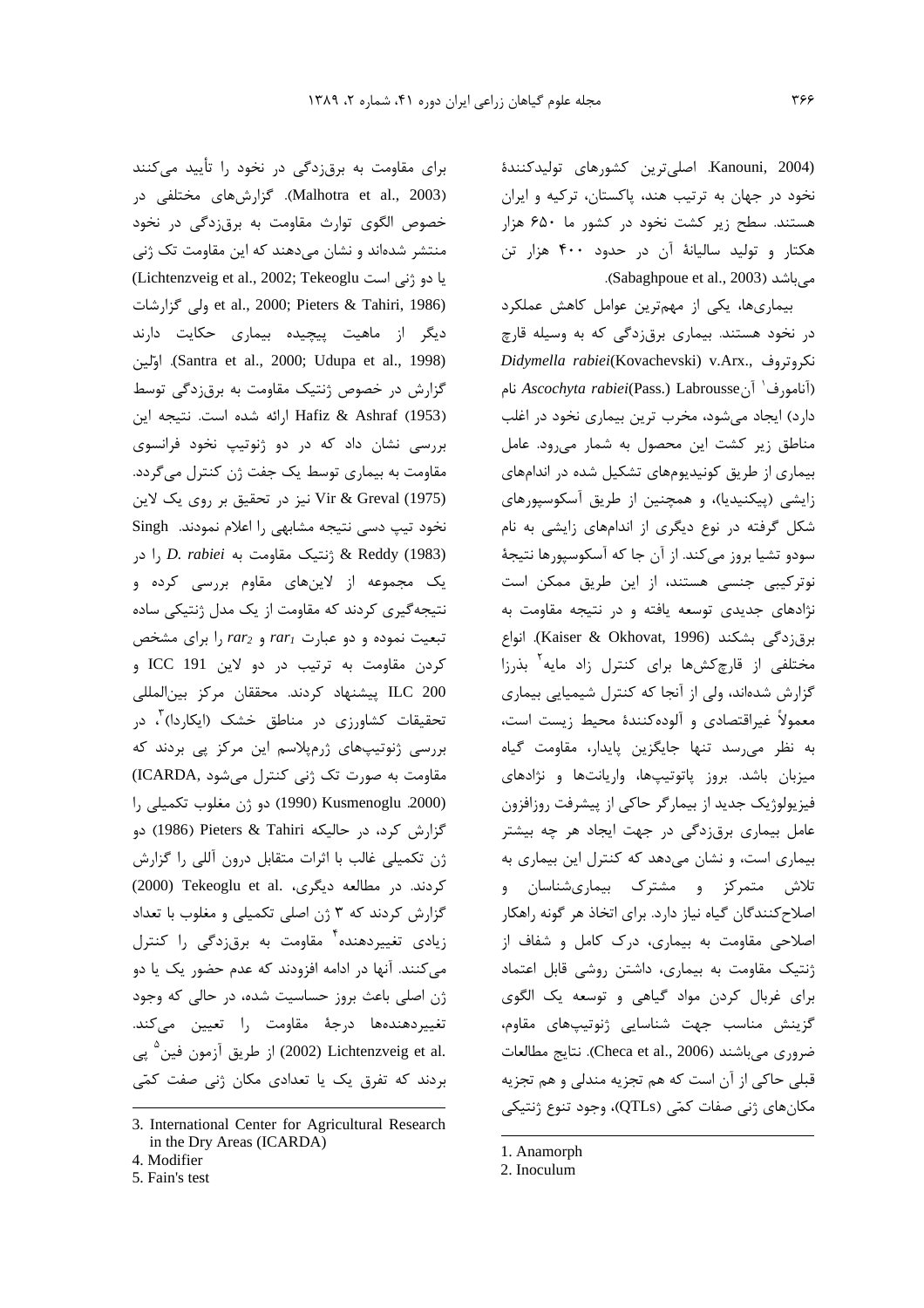بزرگ اثر و احتمالاً برخی مکانهای ژنی کوچک اثر بر توارث مقاومت به بیماری برق;دگی حاکم هستند.

با توجه به اهمیت بیماری برق زدگی در ایران، از حدود ۴۰ سال پیش تحقیق در خصوص بررسی مقاومت ارقام و لاینهای نخود به این بیماری آغاز شده است. ولی، به دلیل تنوع در نژادهای این قارچ، تا سالهای اخیر مطالعات بر پایه بررسی مقاومت ارقام در برابر جدایههای محلّی بوده است. Sharif et al. طی بررسی بر روی تعدادی از ارقام نخود معمولی، رقمهای G235 .F8 و 13639 را به عنوان مقاوم معرفی کردند. Pepe (1996) Kaiser & Okhovat ) وجود دو تيپ آميزشي مرحله جنسی D. rabiei را در ایران گزارش کردند. در مطالعه دیگری، نتیجهگیری شد که ارقام نخود سیاه (تیپ دسی) مقاومت بیشتری نسبت به ارقام نخود سفید (تیپ کابلی) در مقابل حمله قارچ دارند ,Okhovat) (2005) Shokohifar et al. .1996) در بورسی واکنش ۴۲۰ توده بومی و ۹۷ لاین و رقم خارجی، در برابر عامل بیماری برقزدگی در شرایط مزرعه و گلخانه طی دو سال نتیجهگیری کردند که در مرحله غلافدهی نمونههای مقاوم و حساس با دقت و اطمینان بیشتری از Danehloueipour et al. مستند. Danehloueipour et al. (2007) با استفاده از ينج تلاقى نيمه داى آلل ۵×۵ شامل ٧ لاين نخود زراعي (ICC 3996 آلماز '، لاستر '، كانيوا<sup>"</sup>، ايزولاين IG 9337 ،24 و كيمبرلي دانه درشت<sup>۲</sup>)، سه نمونه از *C. reticulatum* (ILWC 184 و ILWC 184) و (ILWC 184) و يك نمونه از ILWC 181) C. echinospermum) (همه لاينها در همه تلاقیها به کار نرفتهاند)، ژنتیک مقاومت به برق;زدگی را در شرایط مزرعه مورد مطالعه قرار دادند. در این بررسی آثار افزایشی و غالبیت معنیدار و تعدادی ِژنهای بزرگاثر<sup>۵</sup> و کوچکاثر<sup>۶</sup> در مقاومت دخیل بودند. بودند. حساسیت بر مقاومت غالب بود و آللهای مغلوب در دو والد مقاوم آلماز و ICC 3996، و یک ژنوتیپ از

- 3. Kaniva
- 4. Kimberley Large 5. Major
- 6. Minor

که (الف) تعداد ژنهای مسئول اندازه برگ وکنترل مقاومت به برق;دگی در نخود، (ب) تفاوت موجود بین

قرار داشتند.

اين ژنها و (ج) نوع عمل ژن كنترل كننده مقاومت به بیماری، تعیین گردد.

## مواد و روش ها

ILWC 118) C. reticulatum) متمركز بودند. وجود وراثتپذیری خصوصی بالا نشان داد که اثرات ژنی

افزایشی اهمیت بسیار بیشتری نسبت به اثرات ژنی

غیرافزایشی در توارث صفت مقاومت به برقزدگی دارند.

Chasemi (2000) در تحقیقی که به منظور تعیین

ژنهای مسئول مقاومت به برقزدگی در چندین والد نخود و واكنش نتاج آنها به روش داي آلل انجام داد، پي

برد که برای صفت آلودگی، در تجزیه گریفینگ بین

قابلیت ترکیبپذیری خصوصی و عمومی اختلاف

معنیدار بود. در این بررسی، والدین جم و پیروز در

رتبههای اول و دوم (حساس تر) و سه والد دیگر، هاشم،

۲۱-۶۰-۱۲ و ILC 482 در رتبههای بعدی (مقاومتر)

روش تجزیه میانگین نسلها یکی از مهمترین

روشهای تخمین پارامترهای ژنتیکی است. در این روش

علاوه بر آثار افزایشی و غالبیت ژنها، آثار اپیستازی نیز

برآورد می شوند. مطالعه حاضر در همین راستا و به

منظور بررسی ژنتیک اثر متقابل سیستم نخود-

A. rabiei انجام شد. در این بررسی انتظار بر این بود

ژنوتيپ ICC 12004 و رقم بيونيج، بر اساس گزارش های قبلی در مورد سطح مقاومت ژنوتیپهای نخود به بیماری برق;دگی ;Farshadfar, 1988) ICARDA, 2000; Lichtenzveig et al., 2002)، برای تلاقی با یکدیگر، انتخاب شدند. والد یدری، لاین ICC12004 از سری ژرمیلاسم مقاوم به برق;دگی، گزینش شده در ایکاردا؛ و والد مادری، رقم محلّی بیونیج حساس به برقزدگی، که رقم غالب در مناطق دیم غرب كشور است (Mahmoudi & Sabaghpour, 2005)، بودند. رقم بيونيج با وزن ١٠٠ دانه بالا، جزو ارقام دانه درشت نخود دسته بندی شده و از بازاریسندی بسیار مطلوبی در کشور برخوردار است. بذر مورد نیاز از رقم بیونیج با تکثیر بذور حاصل از تک بوته به دست آمد و

<sup>1.</sup> Almaz

<sup>2.</sup> Lasseter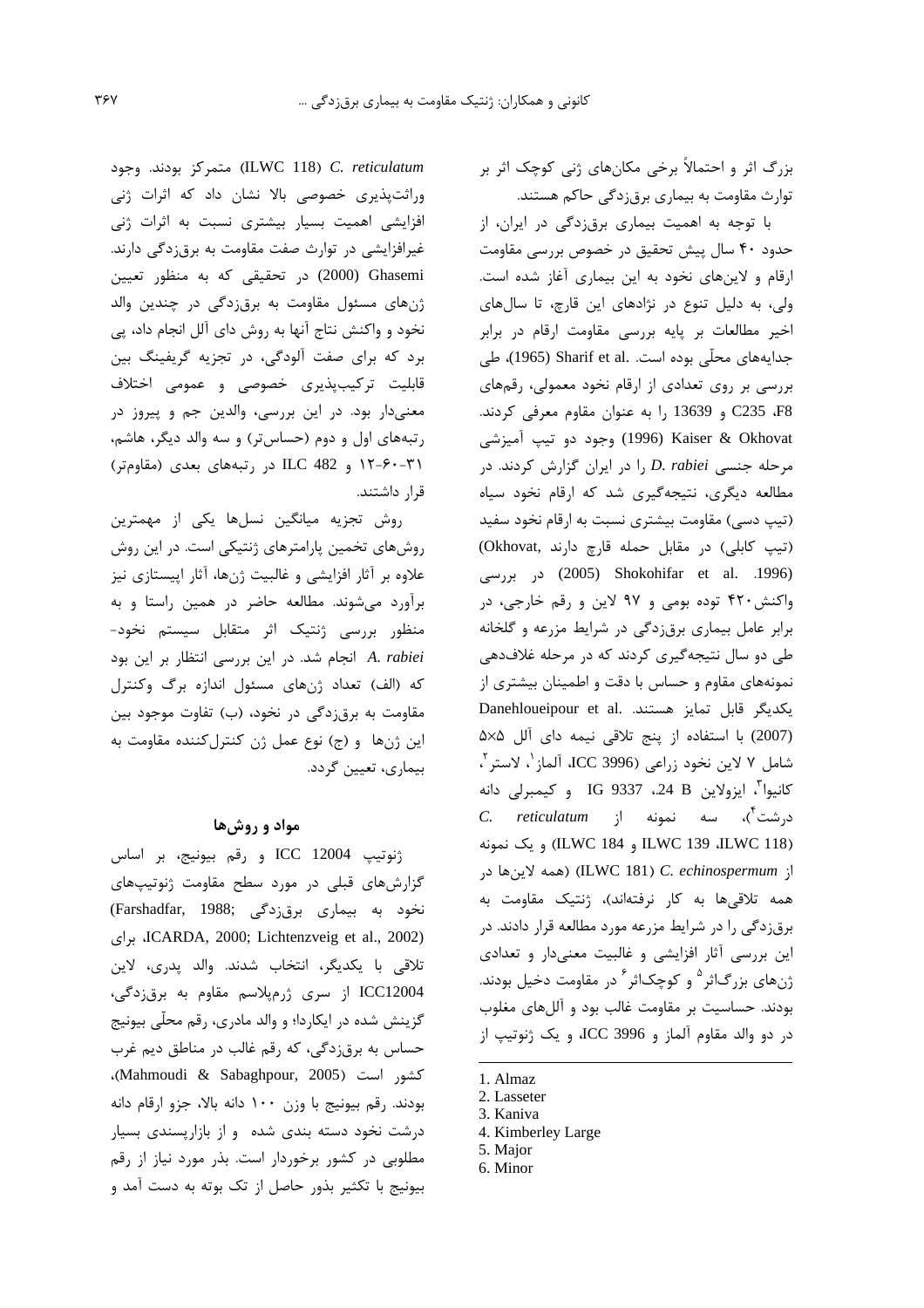بذر لاين ICC 12004 از مركز ايكاردا دريافت شد. كليه فعالیتهای مربوط به تکثیر بذور، تلاقی بین دو رقم یاد  $F_3$  شده و تهیه نسلهای  $F_1$ ،  $F_1$  (دورگ متقابل)،  $F_2$  و  $F_3$ طی سالهای ۱۳۸۴ و ۱۳۸۵ در گلخانههای مؤسسه تحقيقات اصلاح و تهيه نهال و بذر كرج انجام شد.

در داخل گلدانهایی به ابعاد ۱۵×۱۵ سانتی متر، پر شده با مخلوط خاک استریل، ماسه و پیت به نسبت ۰۱:۱:۲ از هر کدام از نسلهای مورد مطالعه و لاین شاهد بسيار حساس (1929 ILC) پنج بذر كشت شد. تعداد بوته مورد ارزيابي براي هر نسل متفاوت بود. براي والدين  $F_1$  تلاقی و نسلهای  $F_1$  و $RF_{11}$  هر کدام هشت گلدان یا به 4- عبارت دیگر هر کدام ۴۰ بوته، و برای نسل های F2 و هر کدام ۴۰ گلدان یا ۲۰۰ بوته ارزیابی شدند. گلدانهای حاوی گیاهچههای نخود با استفاده از طرح بلوکهای کامل تصادفی به دو قسمت تقسیم شدند. ارزیابی برای عکسالعمل نسلهای ژنتیکی در برابر یاتوژن برق;دگی، با استفاده از جدایه شماره ۱۳ از پاتوتيپ III در مركز ايكاردا صورت پذيرفت Udupa et) al., 1998). این جدایه با توجه به نتایج حاصل آزمایشات قبلي انتخاب شد. جداسازي قارچ از گياهان بيمار، خالص سازی جدایه، و تهیه سوسپانسیون اسپور به روش شرح داده شده توسط .Santra et al (2000) انجام گرفت. گیاهچه های چهارده روزه با اسپری کردن سوسپانسیون اسیور (°۲×۲۰ اسیور/میلی لیتر) مایهزنی و برای حفظ رطوبت نسبى بالاى ٩٠ درصد به مدت ۴٨ ساعت با يوشش يلاستيكي نيمەشفاف<sup>1</sup> يوشاندە شدند. علائم بیماری برقزدگی ۷ روز پس از مایه زنی آشکار گردید و شاهد ILC 1929، پانزده روز پس از مایه زنی کاملاً از بين رفت. يس از مشاهده وضعيت لاين مزبور، واكنش بوتهها در برابر بیماری به روش مقیاس بندی ١ تا ٩ امتیازدهی شد (Singh & Reddy, 1983). برای اندازهگیری سطح برگ، در آغاز مرحله گلدهی برگهای چهارم و پنجم از قسمت انتهای دمبرگ یکی از شاخههای جانبی هر بوته قطع و پس از انتقال به آزمایشگاه سطح آنها با دستگاه لیزر سی.آی.۲۰۳<sup>۲</sup>

1. Transparent

ساخت کشور ژاپن بر حسب سانتی متر مربع اندازهگیری شد.

 $P_2$  تجزیههای آماری برای میانگین پنج نسل  $P_1$ ،  $P_2$ (1982) Mather & Jinks و F<sub>3</sub> مطابق با روش F<sub>3</sub> و F<sub>2</sub> انجام شد. سپس، بر اساس مدل پنج پارامتری علاوه بر میانگین یا نقطه مبداء برآورد حداقل مربعات، اجزای  $\times$  (نتيكى شامل: افزايشى (d)، غالبيت (h)، غالبيت غالبيت (i) و افزايشي× افزايشي (l)، برآورد گرديدند. از آزمون کای اسکور ( $\chi^2$ ) برای تعیین نیکویی برازش هر كدام از مدل های ژنتیكی استفاده شد. تفاوت موجود بین میانگینها از طریق مقایسات با یک درجه آزادی و اجزای ژنتیکی با استفاده از آماره t آزمون شدند. اجزایی که به طور معنیداری متفاوت از صفر بودند (P≤0.05)، به عنوان اجزای سهیم در مدل در نظر گرفته شد. در ادامه واریانس نسلها، وراثتپذیری عمومی، تعداد ژن یا عامل مؤثر بر صفات و پیشرفت ژنتیکی برآورد شدند (Mather & Jinks, 1982). همچنین، مقادیر وراثتپذیری خصوصی از طریق برآورد همبستگی بین خویشاوندان به دست آمدند .Falconer & Mackay)  $.1996)$ 

#### نتايج و بحث

نتایج تجزیه واریانس وزنی نشان داد که بین نسلها از لحاظ اندازه برگ و مقاومت به برقزدگی تفاوت معنیدار بود (جدول ۱). میانگینها و مقادیر خطای معیار  $F_1$ ، آنها برای نسلهای والدین،  $F_1$ ،  $F_2$ ،  $F_2$  و  $F_3$  در جدول درج شدهاند. در نسلهای  $F_2$  و  $F_3$  نسبت بوتههای ۲ حساس:مقاوم به ترتیب برابر با ۱۰۹:۹۰ و ۱۱۵:۸۱ بود که بر اساس آزمون کایاسکور اختلاف معنیداری با نسبتهای مورد انتظار ۹:۷ و ۵:۳ نداشتند. صرفنظر از اینکه در بررسی حاضر ارقام و لاینهای نخود با درجه برقزدگی ۱/۰ تا ۴/۰ در گروه مقاوم، و با درجه ۴/۱ تا ۹/۰ در گروه حساس دستهبندی شدند، تعداد اندکی از  $F_2$  میاهان نسل  $F_2$  واکنش متوسطی به برق زدگی نشان دادند و با توجه به این که ممکن است از بیماری اجتناب کرده باشند، در دسته حساس گروهبندی شدند. Uan Rheenen & Haware (1994) اظهار داشتند که ژنوتیپهای نخود از لحاظ بروز اولین علائم برقزدگی تا

<sup>2.</sup> CI203 Laser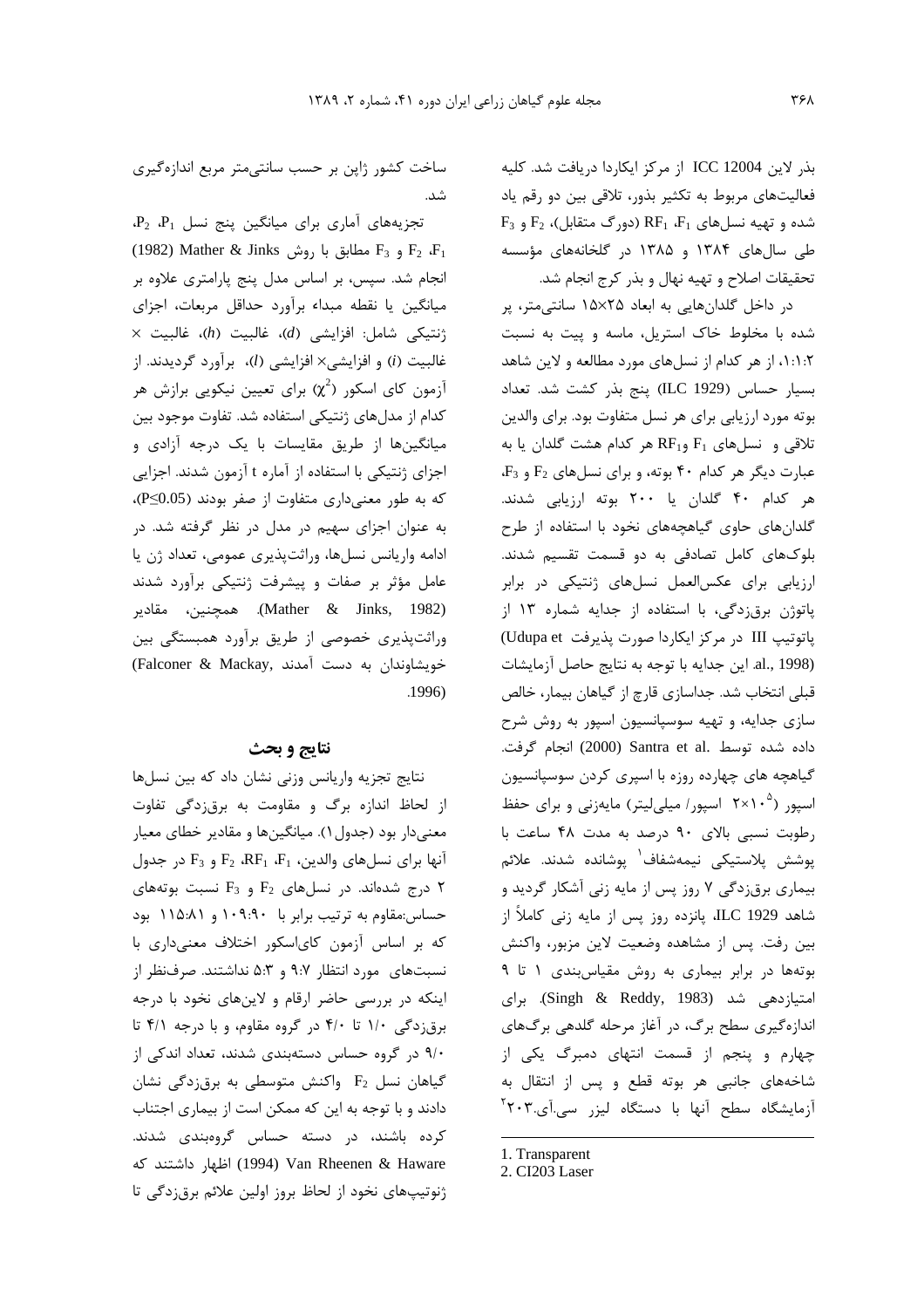حد زیادی متفاوتند که این نکته حکایت از تنوع آنها در درجه مقاومت به بیماری دارد. به نظر محققان یاد شده، مدت زمان لازم برای توسعه علائم اولیه برق زدگی با تفرق یک تک ژن کنترل مے شود.

|  | دول ۱- تجزیه واریانس وزنی صفات |  |  |
|--|--------------------------------|--|--|
|  |                                |  |  |

| ميانگين مربعات |              | د, جه | منابع         |
|----------------|--------------|-------|---------------|
| اندازه بر گ    | درجه بيماري  | ا;ادی | تغيير         |
| ۱۵/۲۷          | ۱۶۵          | ۲     | بلو ک         |
| FF/YY          | 1.9/F1       | ۴     | نسل           |
| 9180           | <b>14/11</b> | ٨     | خطا           |
| ۱۶۱۲۲          | ۲۳/۰۸        |       | ضريب تغييرات٪ |
|                |              |       | $-1.1$        |

\*\* معنى دار در سطح احتمال ١ درصد.

 $F_3$  توزیع واکنش در برابر بیماری برای نسلهای  $F_2$ و در شکل ۱ نشان داده شدهاند. به طوری که ملاحظه می شود، در هر دو توزیع واکنش به بیماری تا حدودی چولگی به سمت والد مقاوم دارد. این را می توان نشانه ای از غالبیت در مکان(های) ژنی کنترل کننده مقاومت به برقزدگی دانست. Santra et al. (2000) و .2000) Tekeoghlu et al (2000) نيز در تحقيقات خود به نتيجه مشابهي رسيدند. Tekeoghlu et al. با استناد به این موضوع گزارش کردند که چنانچه مقاومت به عنوان یک صفت مندلی در نظر گرفته شود، می توان  $F_{2:3}$  نسبت تفرق در جمعیتهای  $F_2$  و  $F_{2:3}$  را به صورت یک صفت که با یک ژن غالب اصلی کنترل میشود در نظر  $F_2$  كرفت. ولي در مطالعه حاضر، نسبت تفرق در  $F_2$ ، وجود دو ژن غالب تکمیلی در ژنوتیپ مقاوم را نشان داد. با

 $R_{1}$  توجه به اینکه تفاوت معنی داری بین  $F_{1}$  و  $R_{2}$  وجود نداشت، شواهدی دال بر وجود اثرات سیتوپلاسمی در تلاقی بیونیج × ICC 12004، به دست نیامد. در خصوص وجود اثرات سیتوپلاسمی در نخود هیچ گزارشی موجود نىست.

همبستگی بین اندازه برگ و درجه بیماری در  $P_2$  نسل های مختلف، متفاوت بود. این رابطه در مورد (رقم بیونیج)، و نسل  $F_{2:3}$  معنیدار، و در سه نسل دیگر غیرمعنیدار بود (جدول ۴). به نظر می رسد در شرایط این آزمایش با افزایش اندازه برگ، شدت آلودگی به بیماری کمتر شده است. بنا به گزارش Dey & Singh (1993) لاینهایی از نخود که تراکم کرک بیشتری بر روی برگ دارند به برقزدگی حساس تر هستند. نتیجه تحقیق دیگری حاکی از آن است که با افزایش اندازه برگ در نخود، از میزان کرک روی برگ@ا و سایر اندامهای گیاه کاسته می شود(Hafiz & Ashraf, 1953). بر اساس یافتههای Kusmenoghlu (1990)، شکل و اندازه برگ، و عادت رشدی گیاه بر میکروکلیمای کانویی موثر بوده و لذا ایجاد آلودگی و استقرار یاتوژن در بافت گیاه را تحت تأثیر قرار میدهند. در تحقیق دیگری ثابت شده است که، ارقام نخود با برگهای پر مانند<sup>۱</sup>، نسبت به ارقام تک برگ<sup>۲</sup> به طور معنیداری شدت پایینتری از بیماری برق;دگی را نشان میدهند (Gan et al., 2007).

1. Pinnate

2. Unifoliate

|                 | و تشریعی مختلف حاصل از انگریزی تاسوت ۱۵۵۵۰ تایید و به انگلیزی از جستانس |                                                                  |                                             |     |                |                 |
|-----------------|-------------------------------------------------------------------------|------------------------------------------------------------------|---------------------------------------------|-----|----------------|-----------------|
| همبستگى فنوتيپى | میانگین ±  خطای معیا <sub>د</sub>                                       |                                                                  | تعداد                                       |     |                |                 |
|                 | $\text{(cm}^2)$ اندازه برگ                                              | درجه بیماری                                                      | بو ته                                       |     | نسل            |                 |
|                 | .115                                                                    | $\Delta$ /۳۹ $\pm$ $\cdot$ /۲۱                                   | $Y/Y\Delta \pm \cdot / \cdot \cdot \wedge$  | ۴۰  | $P_1$          | والد پدري مقاوم |
|                 | $\cdot$ /۳۱*                                                            | 17/88±0.178                                                      | $Y/9\Lambda \pm \cdot / \cdot 1\tilde{r}$   | ۴٠  | P <sub>2</sub> | والد مادری حساس |
|                 | $.77\lambda$                                                            | $\cdot$ /۲۱ $\pm$ $\cdot$ /۴۱                                    | $f/Y\Lambda \pm \cdot$ / $\cdot \Lambda$    | ٣٢  | $F_1$          |                 |
|                 | $\cdot/11$                                                              | $1.429 \pm .114$                                                 | $f/\gamma f \pm 1.19$                       | ۱۹۹ | F,             |                 |
|                 | $\cdot$ /10 <sup>*</sup>                                                | $\cdot$ / $\uparrow$ $\pm$ $\cdot$ / $\uparrow$                  | $9/99 \pm 1/10$                             | ۱۹۵ | $F_3$          |                 |
|                 |                                                                         | $\cdot$ / $\uparrow$ ) $\pm$ $\cdot$ / $\uparrow$ )              | $f/Y\Lambda \pm \cdot$ / $\cdot \Lambda$    | ٣٢  | $\rm F_{1}$    |                 |
|                 |                                                                         | $\cdot$ / $\cdot$ $\uparrow$ $\pm$ $\cdot$ / $\uparrow$ $\wedge$ | $f/\Delta$ $\pm$ $\cdot$ / $\cdot$ $\theta$ | ٣۴  | $RF_1$         |                 |
|                 |                                                                         |                                                                  |                                             |     |                |                 |

جدول ۲- تعداد بوته مورد مطالعه، میانگین درجه بیماری و اندازه برگ در والدین و نسا هاي مختلف حاصل إن تلاقي نخود ICC 12004 (مقاوم) و بيونيچ (حساس)

دورگ متقابل  $\overline{\text{RF}}_1$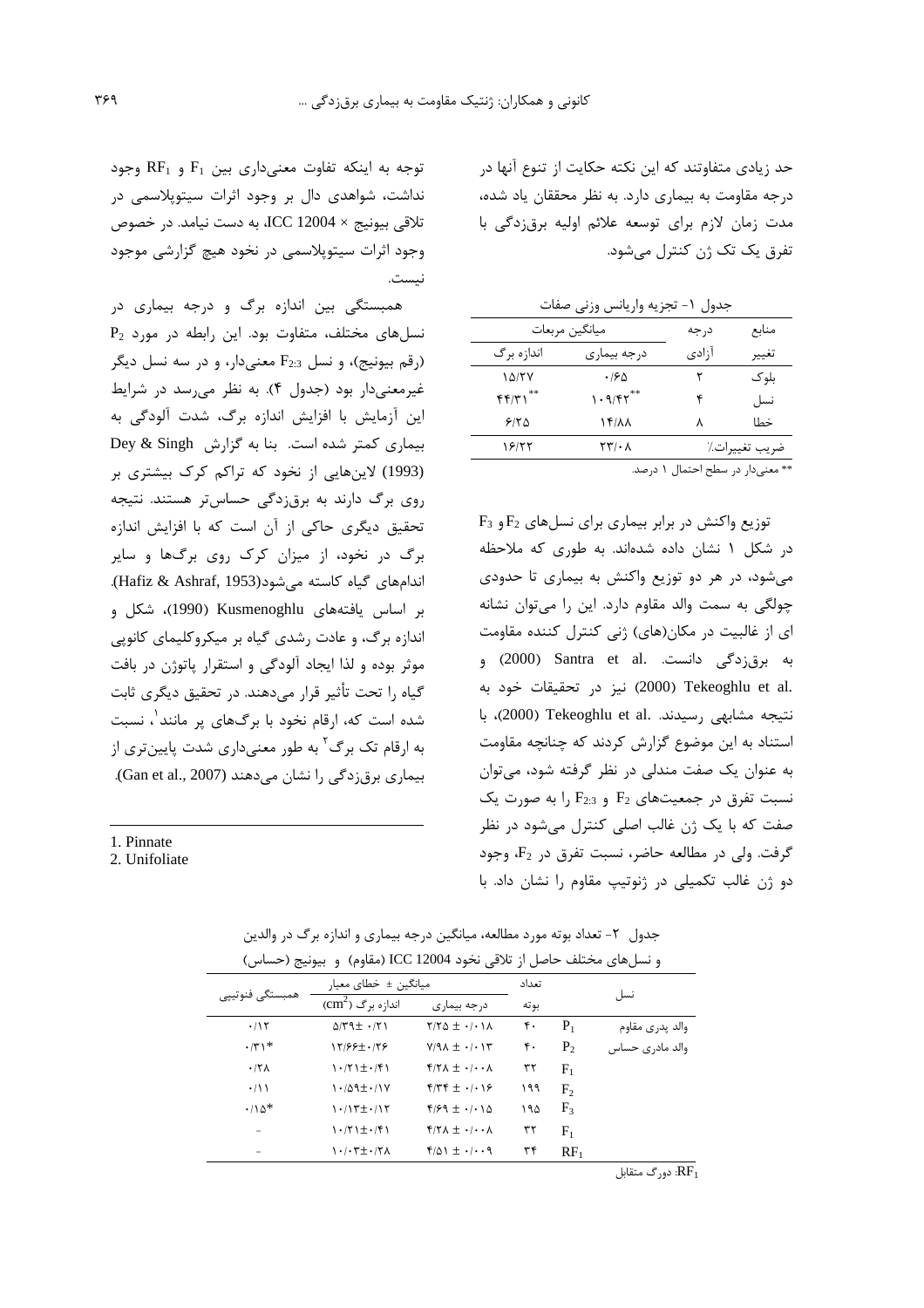

الف) تفرق جمعيت F2 دو هفته پس از مايهزنى) (ب) نسل F3 در فواصل زمانی V، ۱۴، ۲۱ و ۲۸ روز پس از مایه زنی (DAI)

شکل ۱- نمودار واکنش والد مقاوم (RP) و الد حساس (SP) نخود زراعی<br>) نسل F<sub>3</sub> در فواصل زمانی ۲، ۲۹، ۲۱ و ۲۸ روز پس از مایه زنی (DAI)<br>) نسل F<sub>3</sub> در فواصل زمانی ۲، ۲۰ و ۲۸ روز پس از مایه زنی (DAI)<br>چکدام از دو صفت معنیدار<br>چکدام Tewari & Pandey .مقاومت به A. rabiei حاكم هستند. مقاومت به A. *rabiei* ماكم هستند.<br>(1986) نيز وجود آثار اپيستازى<br>برق<sub>ا</sub>زدگى گزارش كردند. براى ,<br>مقادير اثرات افزايشى (d) و غالبيت<br>غالبيت × غالبيت (l) داراى مقدار م<br>حساس بود.<br>حساس بود. و- محر پيستوری رمبری معاومت<br>نی کردند. برای مقاومت به بیماری،<br>ایشی (d) و غالبیت (h) منفی و مقارن<br>بودند. از طرف دیگر، اثر متقابل<br>(l) دارای مقدار مثبت و نزدیک به والد (1986)<br>برقزدگی<br>مقادیر اثر<br>غالبیت ×<br>حساس بر بری ( ـ ـ . ـ . ـ . ـ .<br>4) و غالبیت (h) منفی و مقارن<br>از طرف دیگر، اثر متقابل<br>ای مقدار مثبت و نزدیک به والد .رن( ی<br>مقادیر اثرات افزایشی (*ا*<br>به والد مقاوم بودند.<br>غالبیت × غالبیت (*ا*) دار<br>غالبیت × غالبیت (*ا*) دار مقادیر اثرات افزایشی (*d*) و غالبیت (*h*) منفی و مقارن<br>به والد مقاوم بودند. از طرف دیگر، اثر متقابل<br>غالبیت × غالبیت (/) دارای مقدار مثبت و نزدیک به والد<br>حساس بود.<br> U+bD -}0 !-, Y-] /0 . .<br>غالبيت × غالبيت (<br>حساس بود.<br>حساس بود. غالبیت × غالبیت (*l*) دارای مقدار مثبت و<br>حساس بود.<br>-

تجزیه میانگین نسلها نشان داد که مقدار اثر متقابل --بر-------<br>شى × افز<br>، لذا مدل<br>جدول ۲<br>سە مدل ، حریسی کسوریسی برای کلیپادیا از دو ساده کلیهای بنایج است است و نتایج<br>نبود، لذا مدل ۵ پارامتری با چهار پارامتر تجزیه و نتایج<br>کای سکور حاکی از آن بود که برای توجیه تنوع در این<br>کای سکور حاکی از آن بود که برای توجیه تنوع در ای & 6 KZ -D0B2 B8n + 7-D0B2 I 0e3 !-نبود، لذا مدل ۵ پارامتری با چهار پارامتر تجزیه و نتایج در جدول ٢ نشان داده شده است. نتايج آزمون در ---ون<br>کای|سکور حا′<br>تلاقی، مدل ہ<br>نکردہ، و اثرات ر<br>سي- غالبيت<br>ين آللي در تن رر د ای را بال<br>مدل ساده افزایش<br>و اثرات متقابل با ى<br>تلاقى، ،<br>نكرده، و تلاقی، مدل ساده افزایشی- غالبیت (*m, d, h)* کفایت<br>نکرده، و اثرات متقابل بین آللی در تنظیم اندازه برگ و<br>نکرده، و اثرات متقابل بین آللی در تنظیم اندازه برگ و  $\frac{1}{2}$   $\frac{1}{2}$   $\frac{1}{2}$   $\frac{1}{2}$   $\frac{1}{2}$   $\frac{1}{2}$   $\frac{1}{2}$   $\frac{1}{2}$   $\frac{1}{2}$   $\frac{1}{2}$   $\frac{1}{2}$   $\frac{1}{2}$   $\frac{1}{2}$   $\frac{1}{2}$   $\frac{1}{2}$   $\frac{1}{2}$   $\frac{1}{2}$   $\frac{1}{2}$   $\frac{1}{2}$   $\frac{1}{2}$   $\frac{1}{2}$   $\frac{1}{2}$  نکرده، و اثرات متقابل بین آللی در تنظیم اندازه برگ و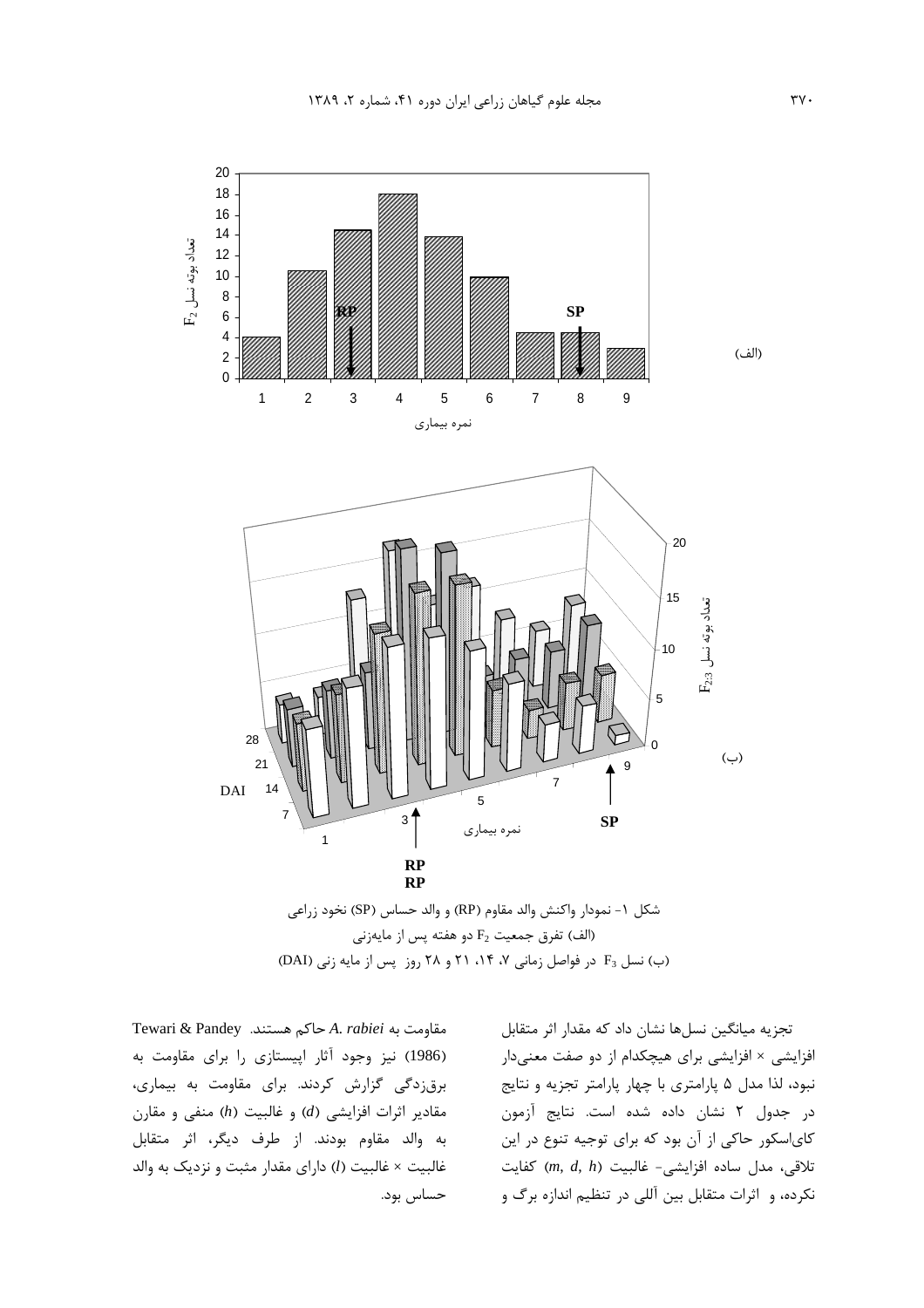| اندازه برگ                                   | درجه بیماری                                    |          | يارامتر               |
|----------------------------------------------|------------------------------------------------|----------|-----------------------|
| $9/0.6 \pm 1/19$ ( $\Delta V/99$ )           | $\Delta/17 \pm 1.09$ ( $\Delta$ 9/ $\Delta$ Y) | M        | ميانگين               |
| $-7/5$ $\pm$ $\cdot$ / $\sqrt{(0.55/10)}$    | $-Y/\Lambda P \pm -1.9$ ( $-YY/\Delta V$ )     | (d)      | اثر افزایشی           |
| $\Delta$ /۲۶ $\pm$ $\cdot$ / $\Delta$ (۶/۲۲) | $-Y/N \pm -1/\Delta Y (-Y/YY)$                 | (h)      | اثر غالبيت            |
|                                              |                                                | (i)      | اثر افزایشی × افزایشی |
| $-F/19 \pm 190 (-979)$                       | $1/75 \pm ./59$ ( $7/77$ )                     | $\Omega$ | اثر غالبيت × غالبيت   |
| $\cdot$ / \ $\Delta$                         | $\cdot/11$                                     | $\chi^2$ | مقدار کای اسکور       |
| $-1/\mathfrak{F}\Delta$                      | .199                                           | [h/d]    | د, جه غالبیت          |

جدول ۳- برآورد آثار ژنی و اشتباه معیار آنها برای درجه بیماری و اندازه برگ در تلاقی نخود ICC 12004 و بیونیج

اعداد داخل پرانتز مقدار t محاسبه شده هستند.

.(Lichtenzveig et al., 2002; Okhovat, 1996) Pieters & Tahiri (1986) مقاومت اوليگوژنيک با عمل A. rabiei ثن از نوع افزایشی را برای مقاومت بر علیه در بعضی از کلکسیونهای نخود در مراکش گزارش کردند، در حالی که توارث ساده از نوع غالبیت توسط سایر محققین مورد تایید قرار گرفته است & Singh) Singh & Reddy .Reddy, 1983; Vir et al., 1975) (1983) یک ژن مغلوب را برای مقاومت به برق;دگی در ژنوتیپ ICC 191 گزارش کردند. در حالی که Dey & Singh (1993) از طريق تجزيه ميانگين نسلهاي حاصل از ۶ تلاقی مقاوم× حساس، چهار ژن غالب را شناسایی و تحت اسامی Arc3 Arc3 Arc2 Arc1 و Arc4 نامگذاری کردند. در جدول ۴ مقادیر برآورد شده برای حداقل تعداد ژن (عامل مؤثر) کنترل کننده اندازه برگ و مقاومت به بیماری با استفاده از دو روش درج شدهاند. اطّلاع از تعداد ژن کنترل کننده یک صفت به اصلاحگر در انتخاب استراتژی اصلاحی کمک می کند .(Lichtenzveig et al (2002. مفروضات هر دو روش عبارت بودند از این که، ژن یا ژنهای در حال تفرق برای مقاومت در یکی از والدين واقع شدهاند، تمامى ژنهاى مقاومت اثرات برابری بر مقاومت دارند و اثرات غالبیت، اپیستازی و اثر متقابل ژنوتيپ × محيط وجود ندارند & Van Rheenen) Haware, 1994). مقادیر پیشرفت ژنتیکی در گزینش برای مقاومت به بیماری و اندازه برگ در جدول ۴ درج شدهاند. وراثتپذیری عمومی و خصوصی مقاومت به بیماری و اندازه برگ به روش معمول و بر اساس شباهت بين خويشاوندان (ICARDA, 2000) برآورد شدند (جدول۴ و شکل۲). وراثتپذیری خصوصی برای مقاومت به بیماری و اندازه برگ به ترتیب برابر با ۰/۶۶ و ۰/۴۸

در مورد هر دو صفت، اثرات غالبيت (h) و اثرات متقابل غالبيت × غالبيت (l) داراي علامت مختلف بودند و لذا میتوان اظهار کرد که ممکن است اپیستازی از نوع دوگانه<sup>۱</sup> وجود داشته باشد. اثرات دوگانه معمولاً موجب کاهش واریانس جمعیتهای در حال تفرق شده و اثرات مکمل<sup>۲</sup> این واریانس را افزایش میدهند نتايج (Malhotra et al., 2003 وMalhotra et al., 2003). نتايج همچنین حاکی از آن بود که، برآورد جزء افزایشی (d) نسبت به جزء غالبیت (h) برای مقاومت به برقزدگی بالاتر و عکس آن برای اندازه برگ صادق بود. برای هر دو صفت، برآوردهای (I) بالاتر از موارد مربوط به (i) بود. از طرف دیگر، جزء غالبیت (h) در هر دو مورد معنیدار بود. پس مقاومت در ICC 12004 به وسیله نوع اعمال ژن افزایشی و غالبیت × غالبیت کنترل میگردد، ولی نقش غالبیت ساده و اثر متقابل افزایشی × افزایشی را نمی توان رد کرد، چرا که اندازه واریانس ژنتیکی افزایشی بالاتر از واریانس غالبیت در هر دو صفت بود (جدول ۲). درجه غالبیت برای شدّت بیماری مثبت و برای اندازه برگ منفی بود. بنابراین غالبیت نسبی برای درجه بیماری به طرف والد دارای میانگین بالاتر (بیونیج) و در خصوص اندازه برگ به سمت والد دارای میانگین كوچكتراز لحاظ اين صفت (ICC 12004) متمايل است. با توجه به نتايج به دست آمده، ژنوتيپ والد مقاوم در نظر (ICC 12004) می تواند به صورت R<sub>1</sub>R<sub>1</sub> R<sub>2</sub>R<sub>2</sub> در نظر گرفته شود. در گزارشهای قبلی، غالباً تک ژنهای غالب یا مغلوب در مقاومت به برق;دگی دخیل دانسته شدند

<sup>1.</sup> Duplicate

<sup>2.</sup> Complementary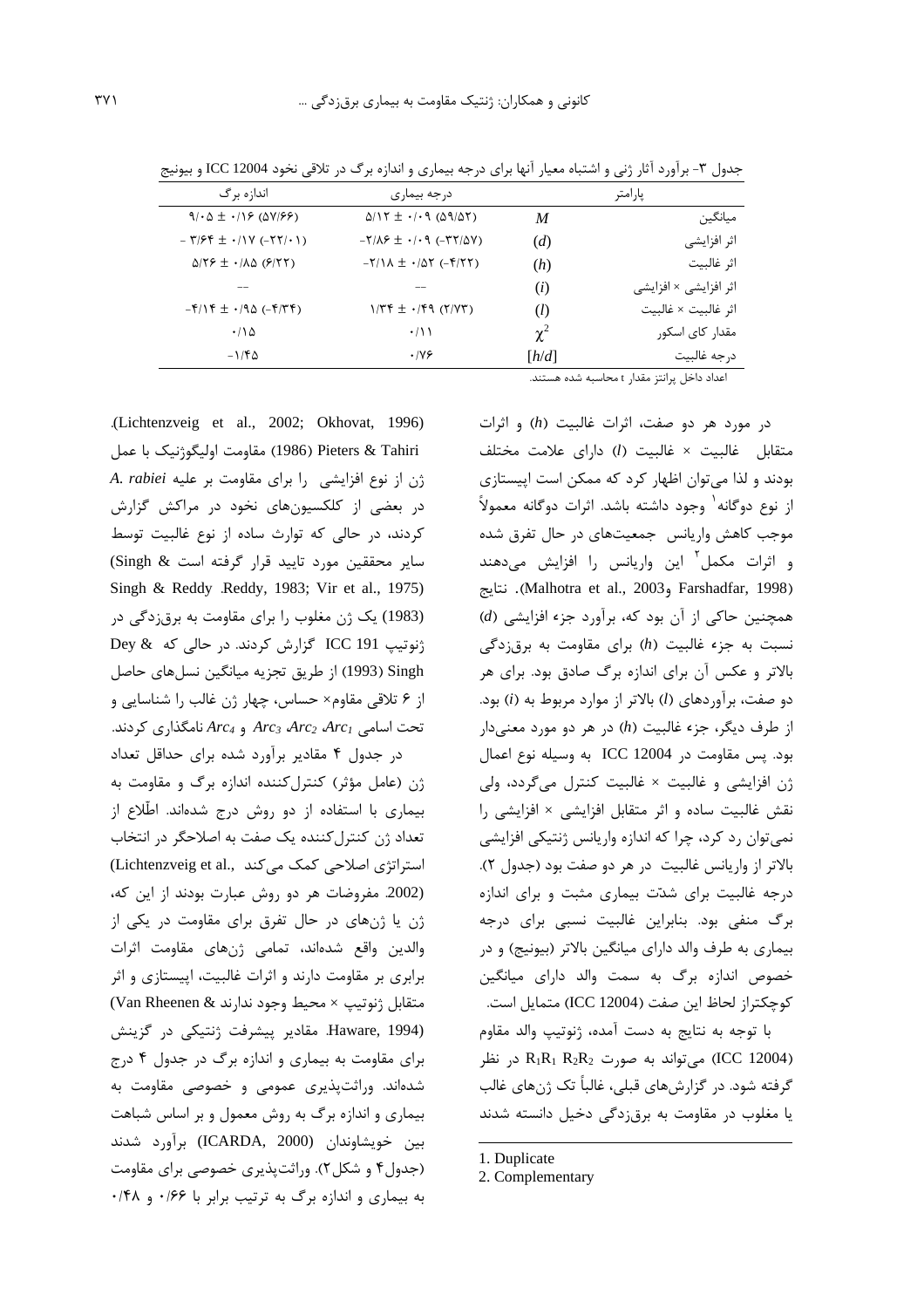به دست آمد. وجود وراثت پذیری خصوصی بالا، مجدداً اهمیت آثار ژنی افزایشی را در توارث مقاومت به برق;دگی مورد تأیید قرار داد. از آنجا که به نظر می سد بخش اعظم واریانس برای مقاومت از نوع افزایشی باشد، روش های اصلاحی مانند گزینش دورهای که به نحو مطلوبی از واریانس افزایشی استفاده میکنند بایستی مورد استفاده قرار گیرند.

حدول ۴- برآورد اجزای واریانس و تعداد عامل موثر در مقاومت به بیماری برق;دگی و اندازه برگ در تلاقی دو لاین نخود ICC 12004 و بيونيج

|                            | برآورد                       |                    |                                  |  |
|----------------------------|------------------------------|--------------------|----------------------------------|--|
| درجه بیماری<br>اندازه بر گ |                              |                    | پارامتر                          |  |
| ۶۱۶۲                       | ۴/۱۲                         | $\sigma_A^2$       | واريانس افزايشى                  |  |
| $\Delta$ / $\cdot$ 9       | $\mathbf{Y}/\cdot\mathbf{P}$ | $\sigma_{\rm D}^2$ | واريانس غالبيت                   |  |
| ٣/۶٧                       | $\cdot$ /۴ $\cdot$ ۵         | $\sigma^2_{\rm E}$ | واريانس محيطى                    |  |
| .199                       | .795                         | H                  | وراثت پذیری عمومی                |  |
| 1/2                        | <b>\/YA</b>                  | $Gs^{\#}$          | پيشرفت ژنتيكي                    |  |
| ۳/۳۳                       | ۱۱۶۴                         | $EF_1$             | تعداد عامل موثر                  |  |
| ۳/۱۶                       | ۱۱۵۶                         | EF <sub>2</sub>    | تعداد عامل موثر                  |  |
|                            |                              |                    | <sup>†</sup> در شدت گزینش ۳۰ ٪ . |  |

بر اساس نتايج حاصل مى توان اظهار داشت كه: (الف) مكانيزم مقاومت ميزبان، در سيستم نخود-برقزدگی (A. rabiei) اختصاصی ژنوتیپ بوده و این مقاومت به وسیله ۲ یا بیش از دو ژن و با درجه متغیری از بیان کنترل می شود، همچنین برای اندازه برگ حداقل ۳ ژن را می توان مؤثر دانست، (ب) آثار افزایشی نقش اصلی را در تنوع مقاومت به برقزدگی ایفا میکنند، ولی در تعیین اندازه برگ علاوه بر اثر افزایشی، اجزای غالبيت نيز دخالت معنى دار دارند، و (ج) اطلاع از تعداد و نوع ژن(های) ساختاری، تا زمانی که ماهیت عمل ژن مقاومت به برق;دگی روشن نشود، اطّلاعات کافی برای

توصيه يک برنامه اصلاحي در اختيار قرار نمي دهد. لذا، به صرف وجود يا عدم وجود ژنهای ساختاری، نمی توان در مورد یک ژنوتیپ قضاوت کرد، چرا که مصونیت و مقاومت یک ژنوتیپ از لحاظ بیان ژن از هم مستقل هستند (Van Rheenen & Haware, 1994). به نظر Nelson (1984) بيان ژنهاي مقاومت تا حد زيادي بستگی به اثرات متقابل بین آللی داشته و زمینه ژنتیکی ` در آن بسیار مؤثر است.



## سیاسگز اری

لازم است از همکاری و مساعدت مؤسسه تحقیقات کشاورزی دیم در اجرای این تحقیق تقدیر و تشکر شود. همچنین از کمکهای بیشائبه مسئولین و کارکنان گلخانههای مؤسسه تحقیقات اصلاح و تهیه نهال و بذر سیاسگزاری مے نماید.

1. Genetic background

#### **REFERENCES**

- 1. Aghaee Sarbarzeh & Kanouni, H. (2004). Chickpeas. Jihad-e-Agriculture organization of Kermanshah. P. 146.
- 2. Amand, Paul C. St. & Wehner, C. (2001). Generation Means Analysis of leaf and stem resistance to gummy stem blight in cucumber. J Amer Soc Hort Sci, 126(1), 95-99.
- 3. Checa, O., Ceballos, H. & Blair, M. W. (2006). Generation means analysis of climbing ability in common bean (Phaseolus vulgaris L.). Journal of Heredity, 97(5), 456-465.
- 4. Danehloueipour, N., Yan, G., Clarke, H. J. & Siddique, K. H. M. (2007). Diallel analyses reveal the genetic control of resistance to ascochyta blight in diverse chickpea and wild Cicer species. Euphytica, 154, 195 - 205.
- 5. Dey, S. K. & Singh, G. (1993). Resistance to Ascochyta blight in chickpea-Genetic basis. *Euphytica*, 68,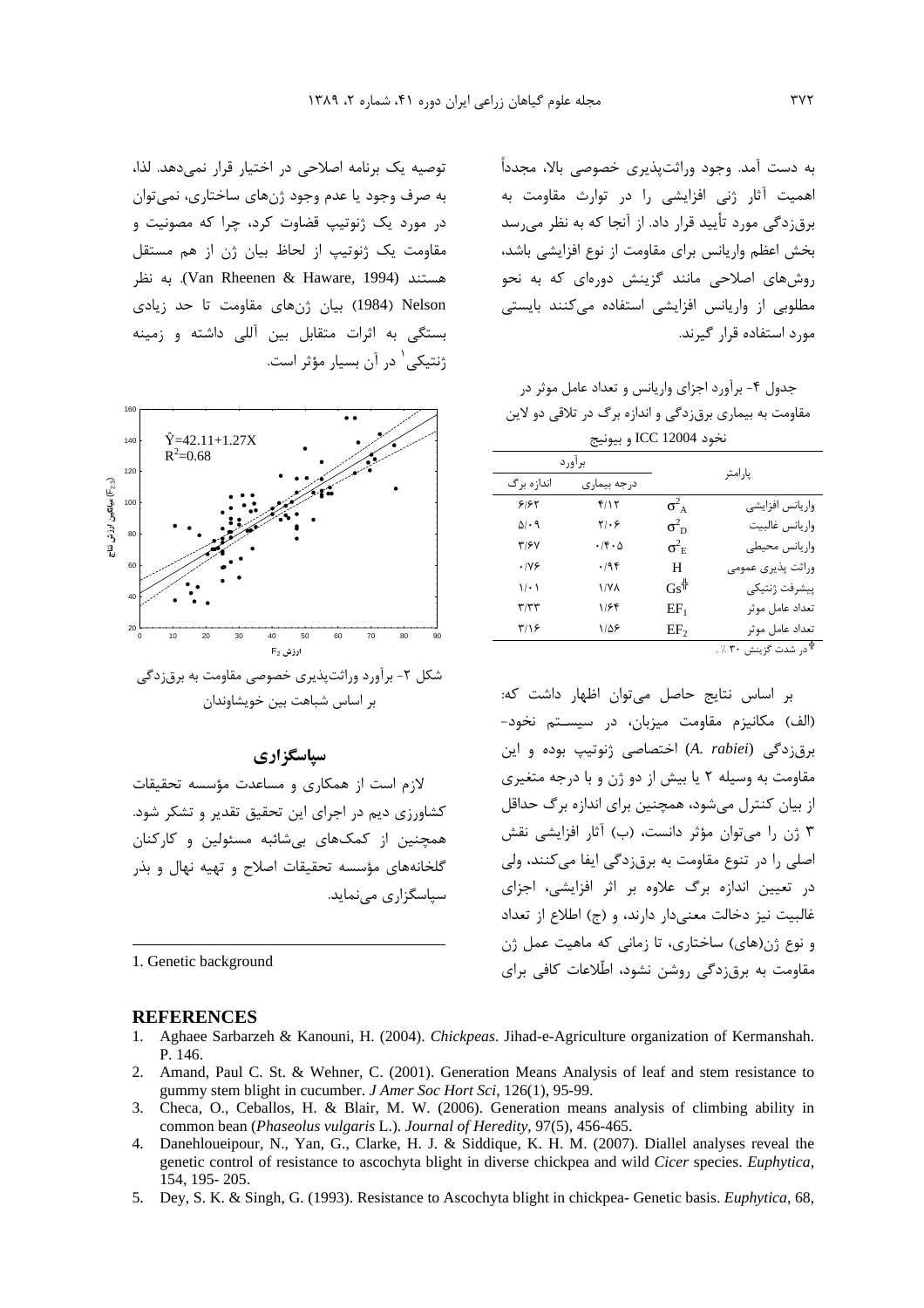147-153.

- 6. Falconer, D. S. & Mackay, T. F. (1996). Heritability. Pp. 160-183. In: Introduction to quantitative genetics. (4<sup>th</sup> ed.). Longman, Essex, England.
- 7. Farshadfar, E. (1988). Application of Biometrical genetics in plant breeding. Vol. 1, Publications of the Razi university, Kermanshah. (In Farsi).
- 8. Flandez-Galvez, H., Ford, R., Pang, E. C. K. & Taylor, P. W. J. (2003). An intraspecific linkage map of the chickpea (Cicer arietinum L.) genome based on sequence-tagged microsatellite site and resistance gene analog markers. Theor Appl Genet, 106, 1447-1456.
- 9. Gan, Y., Gossen, B. D., Li, L., Ford, G. & Banniza, S. (2007). Cultivar type, plant population, and Ascochyta blight in chickpea. Agron J, 99, 1463-1470.
- 10. Ghasemi, Sh. (2000). Diallel cross analysis of resistance to ascochyta blight (Ascochyta rabiei) in five chickpea varieties. M. Sc. thesis. Faculty of Agriculture, University of Tehran, Iran. (In Farsi).
- 11. Hafiz, A. & Ashraf, M. (1953). Studies on resistance to Mycosphaerella blight in gram. Phytopathology, 43, 580-81.
- 12. ICARDA. (2000). Gene-pyramiding to control Ascochyta blight of chickpea. in: ICARDA Annual Report 1999. Aleppo, Syria. Pp. 45-47.
- 13. Kaiser, W. J. & Okhovat, M. (1996). Distribution of Didymella rabiei, the teleomorph of Ascochyta rabiei in Iran. Iran J Plant Path, 32(1996), 158-162.
- 14. Kusmenoglu, I. (1990). Ascochyta blight of chickpea: Inheritance and relationship to seed size, morphological traits and isozyme variation. M. Sc. Thesis. Washington state university, Pullman.
- 15. Lichtenzveig, J., Shtienberg, D., Zhang, H. B., Bonfil, D. J. & Abbo, S. (2002). Biometric Analyses of the Inheritance of Resistance to Didymella rabiei in Chickpea. Phytopathology, 92 (4), 417-423.
- 16. Mahmoudi, F. & Sabaghpour, S. H. (2005). Evaluation of advanced chickpea lines to Asochyta rabiei agent of ascochyta bight of chickpea. In: Proceedings of *first Iranian pulse crops symposium*,  $20 - 21$ Nov. Mashhad, Research Center for Plant Sciences of Mashhad University.
- 17. Malhotra, R. S., Baum, M., Udupa, S. M., Bayaa, B., Kabbabe, S. & Khalaf, G. (2003). Ascochyta blight resistance in chickpea: Present status and future prospects. In: Proceedings of International chickpea congress: Chickpea Research for Millenium, 20-22 January, Raipur, India.
- 18. Mather, K. & Jinks, J. L. (1982). Sources of variation: Scales-the principles of scaling. Pp. 61-64 in: Biometrical Genetics-The Study of Continuous Variation. (3rd ed.). University Press, Cambridge, UK.
- 19. Nelson, R. R. (1984) Strategy of breeding for disease reistance. In: P.B. Vose and S.G. Blix (eds), Crop breeding: a contemporary basis. Oxford, Pergamon. Pp. 32-50.
- 20. Okhovat, M. (1996). Study on some of confliction procedures against Ascochyta rabiei fungus, agent of ascochyta blight of chickpea. Iranian Journal of Agricultural Sciences, 4, 1-12.
- 21. Pieters, R. & Tahiri, A. (1986). Breeding chickpea for horizenatl resistance to Ascochyta blight in Morocco. FAO Plant Prot Bull, 34, 99-105.
- 22. Sabbaghpour, S. H., Sadeghi, E. & Malhotra, R. S. (2003). Present status and future prospects of chickpea cultivation in Iran. *International Chickpea conference*. Jan., 20-22. IGAU, Raipur chattisgarh, India.
- 23. Santra, D. K., Tekeoglu, M., Ratnaparkhe, M., Kaiser, W. J. & Muehlbauer, F. J. (2000). Identification and mapping of QTLs conferring resistance to Ascochyta blight in chickpea. Crop Sci, 40,1606-1612.
- 24. Sharif, Gh., Niman, A. & Ghane, M. (1966). Ascochyta blight of chickpea. Journal of Plant Diseases and Pests, 25, 31-57.
- 25. Shokouhifar, F., Bagheri, A. & Falahati Rastgar, M. (2005). Investigation of response of local races and exotic varieties of chickpea against various pathotypes of Ascochyta rabiei. In: Proceedings of first Iranian pulse crops symposium, 20 and 21 Nov. Mashhad, Research Center for Plant Sciences of Mashhad University.
- 26. Singh, K. B. & Reddy, M. V. (1983). Inheritance of resistance to Ascochyta blight in chickpea. Crop Sci, 23, 9-10.
- 27. Tekeoglu, M., Santra, D. K., Kaiser, W. J. & Muehlbauer, F. J. (2000). Ascochyta blight resistance inheritance in three chickpea recombinant inbred line populations. Crop Sci, 40, 1251-1256.
- 28. Tewari, S. K. & Pandey, M. P. (1986). Genetics of resistance to Ascochyta blight in chickpea (Cicer arietinum L.). Euphytica, 35, 211-215.
- 29. Udupa, S. M., Weigand, F., Saxena, M. C. & Kahl, G. (1998). Genotyping with RAPD and microsatellite markers resolves pathotype diversity in the ascochyta blight pathogen of chickpea. Theor Appl Genet, 97, 299-307.
- 30. Van Rheenen, H. A. & Haware, M. P. (1994). Mode of inheritance of resistance to ascochyta blight (Ascochyta rabiei [Pass.] Labr.) in chickpea (Cicer arietinum L.) and its consequences for resistance breeding. Int J Pest Manag, 40, 166-169.